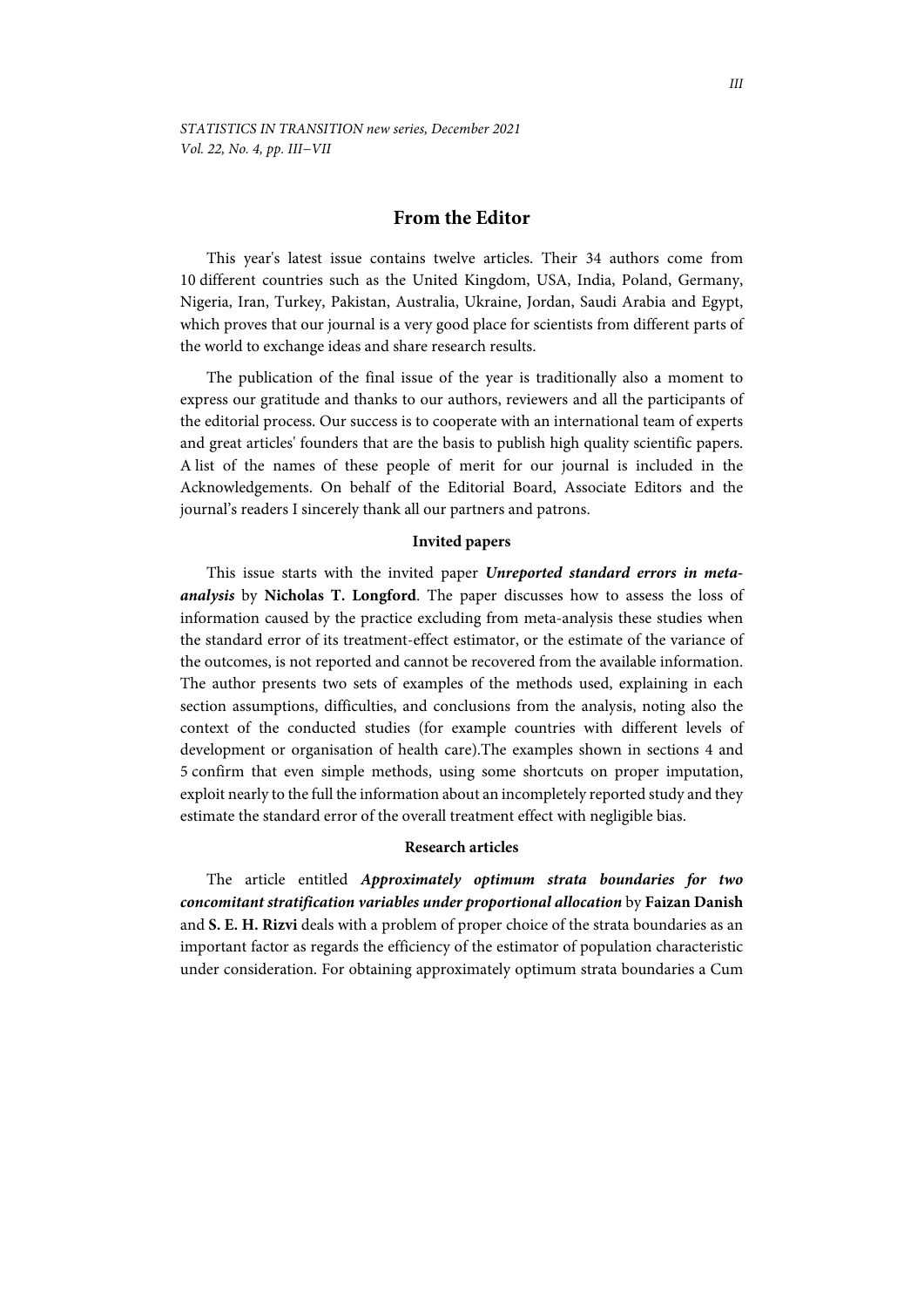Rule  $(i=3,4)$  has been provided based on a single study variable along with two concomitant variables used as the basis of stratification variables. The simulation study proved the superiority of the proposed methods with regard to the existing methods. The research also showed that the use of two stratification variables gains efficiency over a single auxiliary variable and the proposed methods are more precise than the existing methods.

**Henryk Gurgul, Jessica Hastenteufel,** and **Tomasz Wójtowicz** in their article *Changes in the impact of US macroeconomic news on financial markets the example of the Warsaw Stock Exchange* analyse the behaviour of 5-minute returns of the WIG20 in a short period after the announcements of 13 macroeconomic indicators describing the US economy. Authors examine how US macroeconomic news affected the WIG20 in years 2004-2019. The WIG20 reacts significantly to announcements of most of the indicators considered. This reaction is immediate and it is usually limited to the first 5-minute returns. The strongest impact is observed after NFP announcements. The analysis in sub-periods leads to the conclusion that, in general, US macroeconomic news announcements induced the highest averages of abnormal returns during the global financial crisis (2007-2009) and in the first few years after the crisis. In later years, the impact of information from the United States was notably weaker.

The next paper *Agu-Eghwerido distribution, regression model and applications* by **Agu Friday Ikechukwu** and **Joseph Thomas Eghwerido** presents a one-parameter distribution called the Agu-Eghwerido (AGUE) distribution with its simple mathematical representation and the regression model of the AGUE distribution. The AGUE parameter was estimated using the method of maximum likelihood estimation. The lifetime applications of the AGUE distribution was illustrated using two lifetime data sets. The characteristic of the introduced model for a larger sample size was examined via simulation study and the simulation results showed that the increase in parameter values decreases the mean squared error value. Similarly, the mean estimate tends towards the true parameter value as the sample sizes increase. Thus, it provides the best fit and more flexible than Pranav, exponential and Lindley distributions for the data sets. Ultimately, the AGUE distribution can serve as an alternative model to Pranav, exponential and Lindley distributions in the literature.

The article entitled *A new extension of Odd Half-Cauchy Family of Distributions: properties and applications with regression modeling* prepared by **Subrata Chakraburty, Morad Alizadeh, Laba Handique, Emrah Altun** and **G. G. Hamedani** proposes a new family of continuous distributions called the extended odd half Cauchy-G. The distribution bases on the T −X construction of Alzaatreh et al. (2013) by considering half Cauchy distribution for T and the exponentiated  $G(x;\xi)$  as the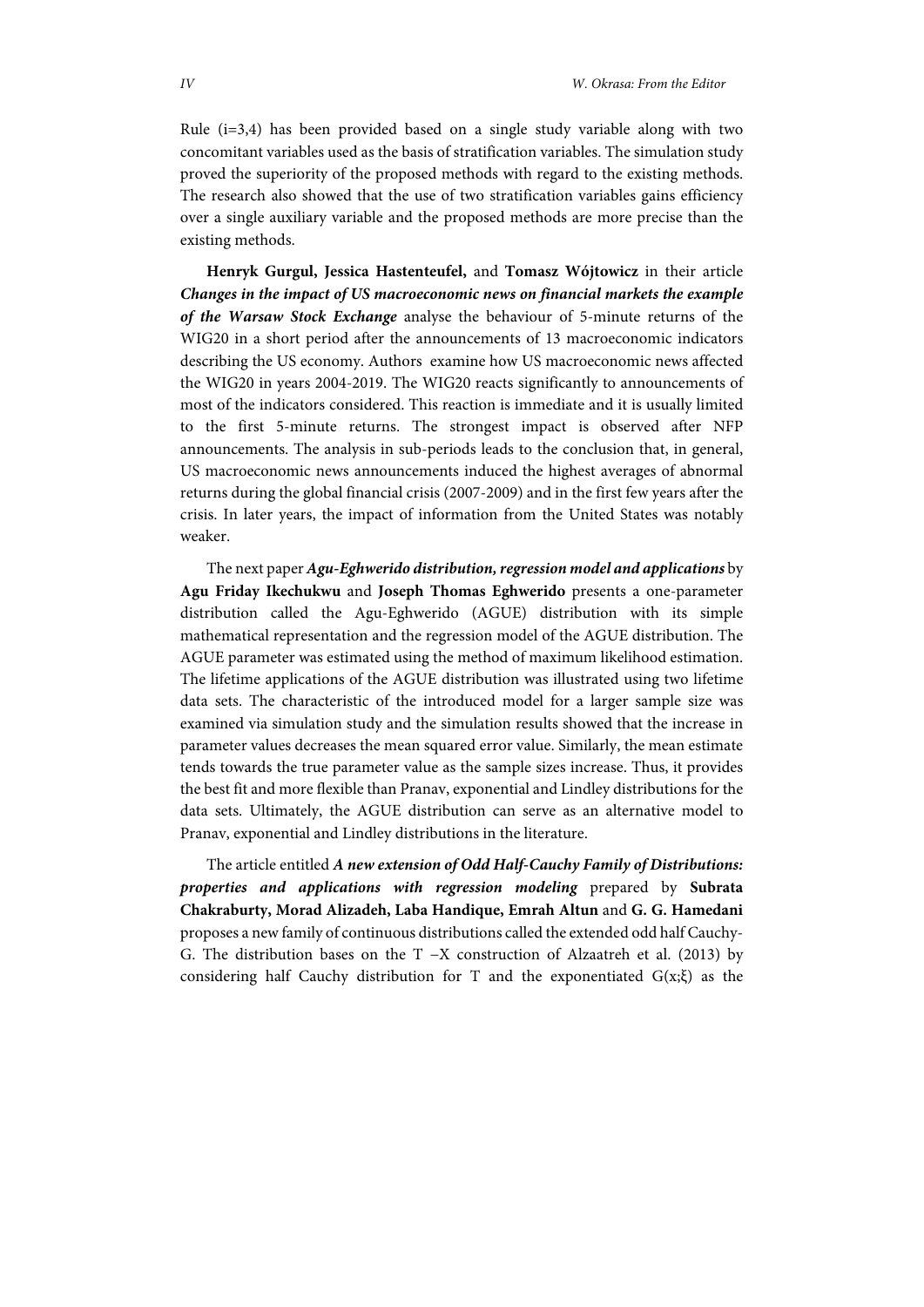distribution of X. Authors have outlined several particular cases and a number of important statistical characteristics of this family were investigated. On this basis a new regression model was proposed and its application in modelling data in the presence of covariates was presented.

**Muhammad Aslam, Mehreen Afzaal** and **Muḥammad Ishaq Bhatti** discuss *A study on exponentiated Gompertz distribution under Bayesian discipline using informative priors.* This distribution has been recently used in almost all areas of human endeavours, starting from modelling lifetime data to cancer treatment. This paper explores the important properties of the EGZ distribution under Bayesian discipline using two informative priors: the Gamma Prior (GP) and the Inverse Levy Prior (ILP). The usefulness of the model is illustrated with the use of real-life data in relation to simulated data. The simulated study and real-life data were used for various sample sizes with 10,000 replications. The results for real life data and simulation are identical.

In the next paper entitled *The problem of statistical assessment of the potential for the development of regional integration processes* **Oleksandr Osaulenko, Olena Bulatova, Olha Zakharova** and **Natallia Reznikova** show the use of integrated indices to evaluate the potential for the development of regional integration processes. A new research and methodological approach were proposed with regard to the intensity of the influence of internal and external factors on integrative relations development. Countries of the world choose their own strategy for participation in the processes of regional integration depending on challenges determined by their level of socioeconomic development, the existing potential, the nature of the development of external relations, etc. Thus, it is advisable to apply integral indicators as they allow providing a comprehensive and quantitative description of processes of economic integration that take place in the world economy at a certain moment of time.

**Rama Shanker's** and **Umme Habibah Rahman's** article presents *The Type II Topp-Leone Frechet distribution: properties and applications.* Authors discuss the properties of the distribution including hazard rate function, reverse hazard rate function, Mills ratio, quantile function and order statistics as well as the maximum likelihood estimation used for estimating the parameters of the proposed distribution. The paper deals also with the problem of applications of the distribution for modelling several data sets relating to temperature and the goodness of fit of the proposed distribution compared with that of the Frechet distribution.

The next paper *Record data from Kies distribution and related statistical inferences* by **Nesreen M. Al-Olaimat, Husam A. Bayoud** and **Mohammad Z. Raqab**  describes the Kies probability as an alternative to the extended Weibull models due to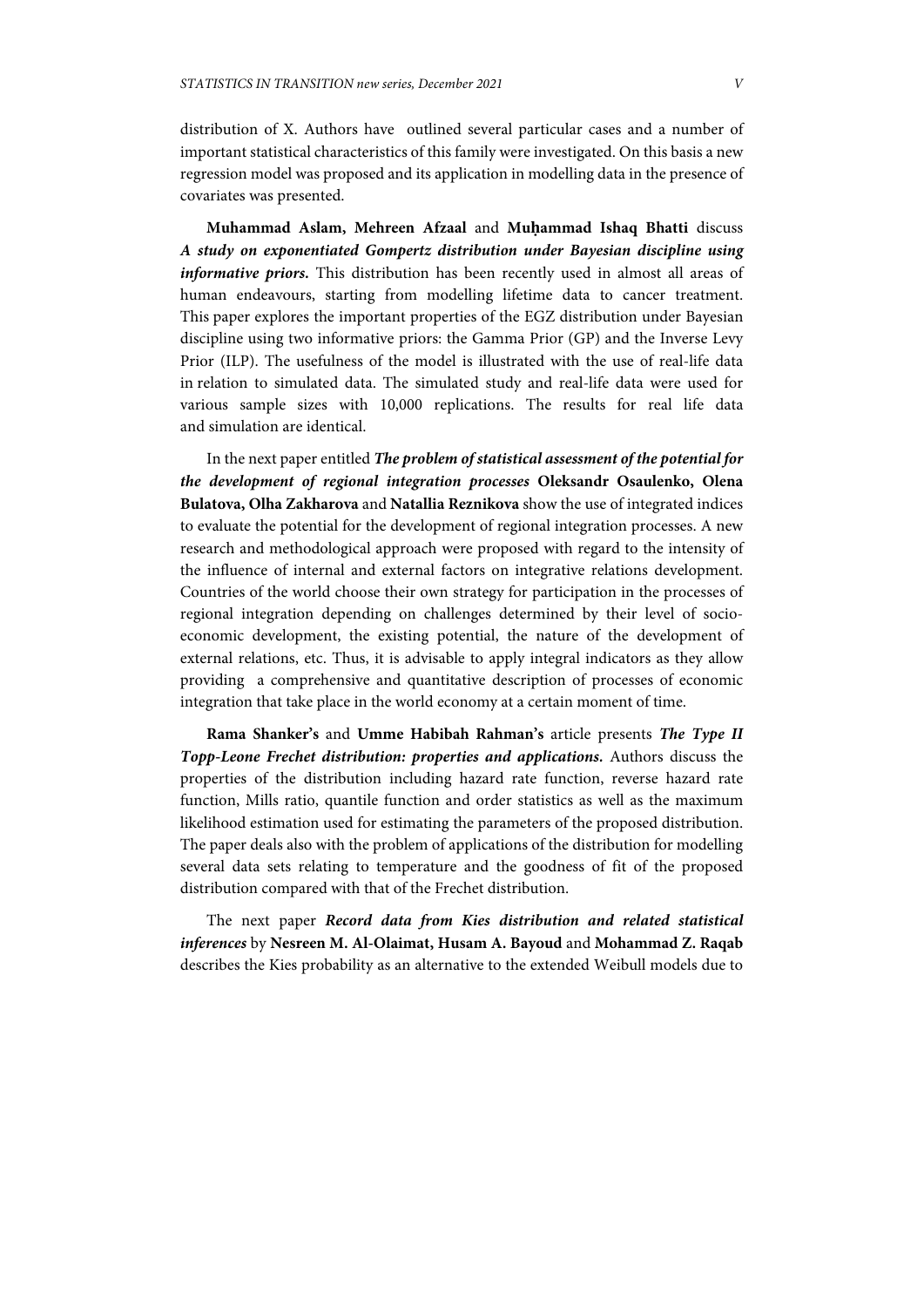the fact it provides a more efficient fit to some real-life data sets. The classical and Bayesian inferences for the Kies distribution based on records were proposed and the maximum likelihood estimates were studied jointly with asymptotic and bootstrap confidence intervals. The Bayes estimates, along with credible intervals were discussed assuming squared and LINEX loss functions. The performance of the different estimation methods was assessed via Monte Carlo simulations. From the simulation study it was concluded that the proposed informative Bayes estimates outperform the classical estimates in all considered cases. However, non-informative Bayesian and the classical estimation methods perform almost the same under SE and LINEX under small ν, while better results of the Bayesian methods are obtained under LINEX assuming other positive values of ν. The Bayes credible intervals compete the classical confidence intervals in terms of the coverage probability in all cases.

**Amal S. Hassan, Salwa M. Assar, Kareem A. Ali** and **Heba F. Nagy** in their paper *Estimation of the density and cumulative distribution functions of the exponentiated Burr XII distribution* consider seven different estimators of the PDF and CDF of the EBXII distribution when the shape parameters k and c are assumed to be known. Maximum likelihood estimator, uniformly minimum variance unbiased estimator, least squares estimator, weighted least squares estimator, maximum product spacing estimator, Cramér-von-Mises estimator and Anderson-Darling estimator are obtained. A simulation study was performed to compare the behaviours of the proposed estimates. The results show that the maximum likelihood and uniformly minimum variance unbiased estimates perform better than the other estimators.

The last paper prepared by **Jagdish Saran**, **Narinder Pushkarna** and **Shikha Sehgal** presents *Relationships for moments of the progressively Type-II right censored order statistics from the power Lomax distribution and the associated inference*. Several recurrence relations between single and product moments of progressively Type-II right censored order statistics from the power Lomax distribution were established. The relations enable the computation of all the single and product moments of progressively Type-II right censored order statistics for all sample sizes n and all censoring schemes  $(R_1, R_2, \ldots, R_m)$ , m  $\leq n$ , in a simple recursive manner. The maximum likelihood approach was used for the estimation of the parameters and the reliability characteristic. A Monte Carlo simulation study was conducted to compare the performance of the estimates for different censoring schemes.

## **Research Communicates and Letters**

The Research Communicates & Letters section presents a paper *Towards a target employment rate within age and gender groups* by **Stanisław Jaworski** and **Zofia Zielińska-Kolasińska.** The aim of the article was to state the prognosis about